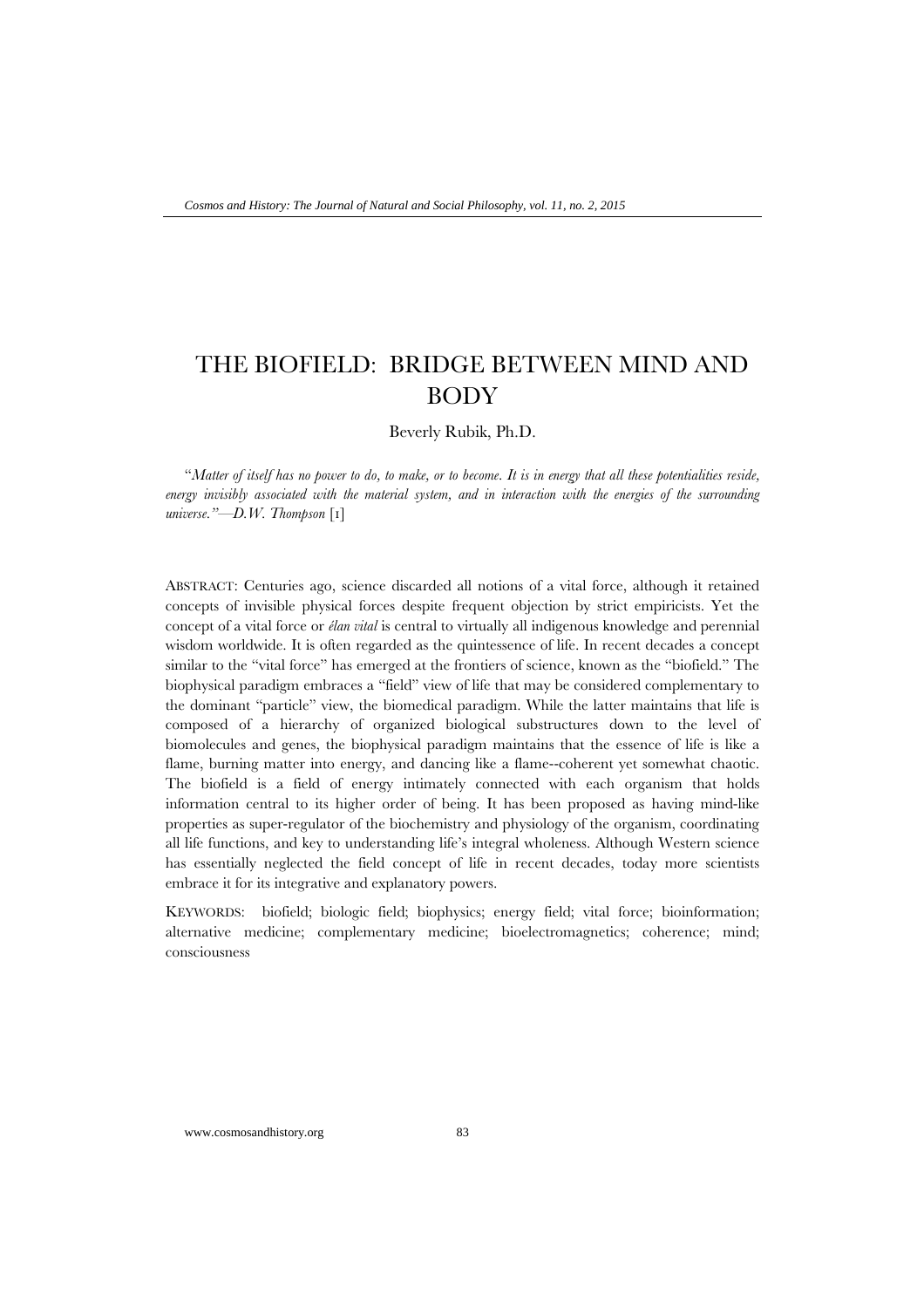## INTRODUCTION

Biochemistry and molecular biology have dominated biology in recent decades. Their successes have lead to the dominant paradigm of molecular reductionism, which reduces the entire organism to genes and other molecular constituents. Although this remains the dominant biomedical paradigm, it is quite limited in scope and explanatory power and does not embrace a holistic view of life. It falls short in explaining many of life's salient features and inextricable wholeness. Medical modalities inexplicable by the dominant paradigm have been excluded from the mainstream, relegated to alternative or complementary medicine, if not entirely dismissed as bogus. Yet many of these alternative and complementary modalities are based on indigenous wisdom and include some of the oldest and foremost therapies still used worldwide. In short, the dominant biomedical paradigm can explain the mechanical features of life, but has been challenged in recent years by discoveries in epigenetics, mind-body science and medicine, energy medicine, and other findings.

We need a new scientific world view that is more encompassing in order to embrace life's full potential and especially the full human potential in health and healing. We need new scientific approaches in basic and clinical research. New unifying concepts that will help us create an appropriate scientific foundation for a more comprehensive medicine are in progress. This paper summarizes the perspective of field concepts in biology and medicine.

There is a scientific view of life based on biophysics. Living systems are regarded as complex, nonlinear, dynamic, self-organizing systems at a global or holistic level. Living systems are constantly exchanging energy-with-information at multiple levels of organization in order to survive and thrive. They also possess emergent properties such as higher order relationships dependent on context and meaning that can have profound effects. This biophysical view is based on an organizing field within and around the organism that carries bioinformation central to regulating life functions. This goes beyond the usual molecular concepts of bioinformation.

So, on the one hand, we have the present dominant paradigm that offers a reductionist, analytical view of life based on molecules and structure-function relationships. On the other hand, the emerging biophysical view is a dynamic one that addresses the whole organism and its environment—its field interactions and integral flows of bioinformation. Metaphorically speaking, the dominant paradigm depicts life as a crystal, and the emerging biophysical view depicts it as a flame. While each view has its limitations, together they are complementary, similar to particle-wave duality, the principle of complementarity in quantum physics. Together they offer a more comprehensive view of the living state. Life is simply richer and more complex than it is possible to express in a single model or metaphor.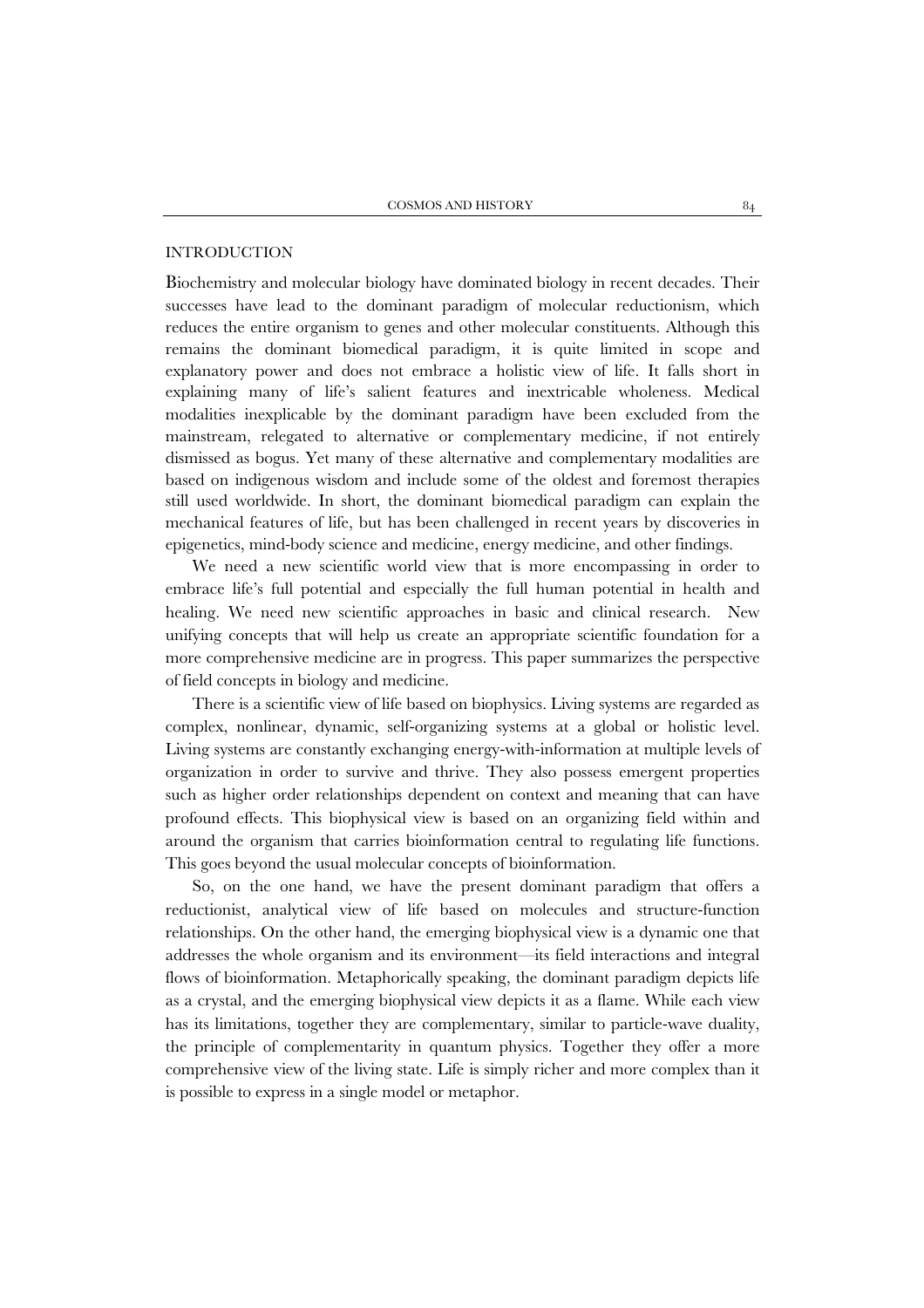#### HISTORY OF EARLY BIOLOGIC FIELD CONCEPTS

Since antiquity, there have been two opposing views of the nature of life. Democritus, who coined the word "atom", maintained that everything, including organisms, is reducible to its constituents. By contrast, Aristotle held that life processes were autonomous and organisms were integral wholes. These two viewpoints remain today with molecular reductionism and a holistic view that embraces a field concept of life.

The notion of a vital force or *élan vitale* goes back to the 1600s. In vitalism living matter was believed to involve a life force, a metaphysical entity intrinsic to life that renders it alive. This force was considered immeasurable and outside the scope of science. Yet discoveries of bioelectricity challenged vitalism. By 1850, experimental electrophysiology had banished vitalism from biological science. [2]

There are various terms used to evoke a vital force or an associated vital energy that originated in antiquity. For example there is *qi* (chi) in Chinese medicine; *ki* in Japanese medicine, *prana* in Ayurveda, and many such terms in other types of indigenous medicine. The notion of a universal life energy is ubiquitous in energy healing delivered by practitioners' hands. These same practitioners can often sense imbalances in patients' energy fields. Most traditional healing practices maintain that disease starts with an energetic imbalance such as a blockage or other irregularity in the energy flow through the body. Modern complementary and alternative systems such as chiropractic, homeopathy, and classical osteopathy are also founded on principles of a vital force. Therapeutics in these practices involves restoring the vital force to promote healing.

The concept of field, from physics, refers to a non-material element that interacts with an object within it. Therefore, a field cannot be detected directly but only through its action upon a probe. Contemporary physics holds that there are only four types of force operating throughout nature--gravity, electromagnetism, and the strong and weak nuclear forces, the latter two having a range limited to the atomic nucleus. A particular form of energy (defined in physics as the ability to do work) is associated with each force; for example, electric, magnetic, and electromagnetic energies are associated with the electromagnetic force. Clearly the electromagnetic force is central in biology.

The concept of biologic field first arose in embryology to explain the development of organisms that seemed to follow an underlying informational template. The Russian scientist, Gurwitsch, coined the term, "morphogenetic field" for the highly coherent and dynamic process of the unfolding embryo as well as biological regeneration. Gurwitsch also discovered mitogenetic radiation, ultraviolet light emitted from growing organisms that stimulated similar organisms to grow. From 1900-1950, other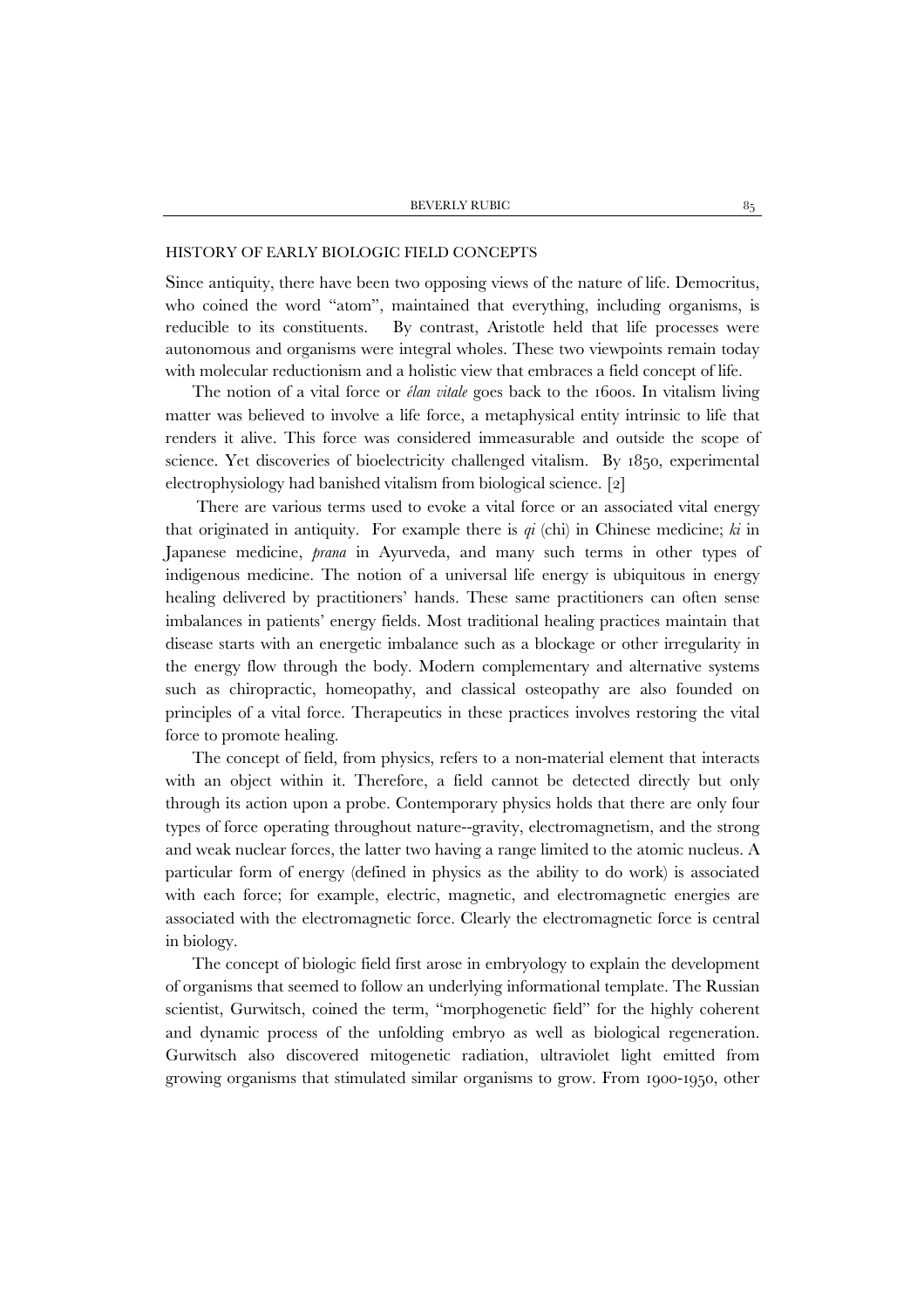prominent developmental biologists including Driesch, Spemann, and Weiss worked from this same perspective. Some of them maintained a vitalistic perspective. However, there is no reason today to attach vitalism, a philosophy that life is incomprehensible from a scientific perspective, to biological field theory. Weiss, who discovered that the morphogenetic field was unchanged if he removed some embryonic tissue, proposed that the biologic field was a holistic property of the entire organism (Jerman et al., 2009). These early embryologists did not address the nature of the morphogenetic field.

## OVERVIEW OF MODERN BIOPHYSICAL FIELD CONCEPTS

As previously mentioned, the electromagnetic field is the most important physical field governing life. Ions, polar molecules, electrons, and moving charges within cells intimately involve electromagnetics. Needless to say, conventional biomedicine recognizes that the electromagnetic force is indeed the main physical force at work in organisms, but its use is typically restricted to explaining extremely short-range interactions such as those between adjacent molecules in biochemistry. Whereas biochemistry is based on individual chemical reactions with discrete transfers of electrons between molecules, biophysics invokes electromagnetic, electric, and magnetic fields to describe an all-encompassing and all-permeating biologic field of the organism proposed to coordinate and regulate life functions. Thus, modern biologic field theories are based on electromagnetics, including quantum electrodynamics.

Nobel laureate Szent-Györgyi introduced the notion of proteins as electronic semiconductors and re-introduced electricity as central to the living state. [3] He proposed that proteins exist in functional units such as charge-transfer complexes, which can absorb light that raises the energy levels of the electrons such that they are delocalized, and their energy moves freely within the complex. The biomolecules *in vivo* were thus considered to be predominantly in an excited state that was coupled to biochemical reactions.

A different approach was taken by Burr and Northrop at Yale University. They measured bio-electric phenomena in organisms in various states of development and health using a voltmeter. They proposed the Electro-Dynamic Theory in which the bodies of organisms, including plants and animals, were mapped for the bio-electric fields. They referred to these fields as "life fields" and believed that electricity molded biological form and controlled development, health, and mood. [4]

In the 1960s, Presman, a Soviet bioelectromagnetics researcher performed groundbreaking work outlining the first holistic electromagnetic field theory of life and its relation to the environment. Electromagnetic fields from the natural environment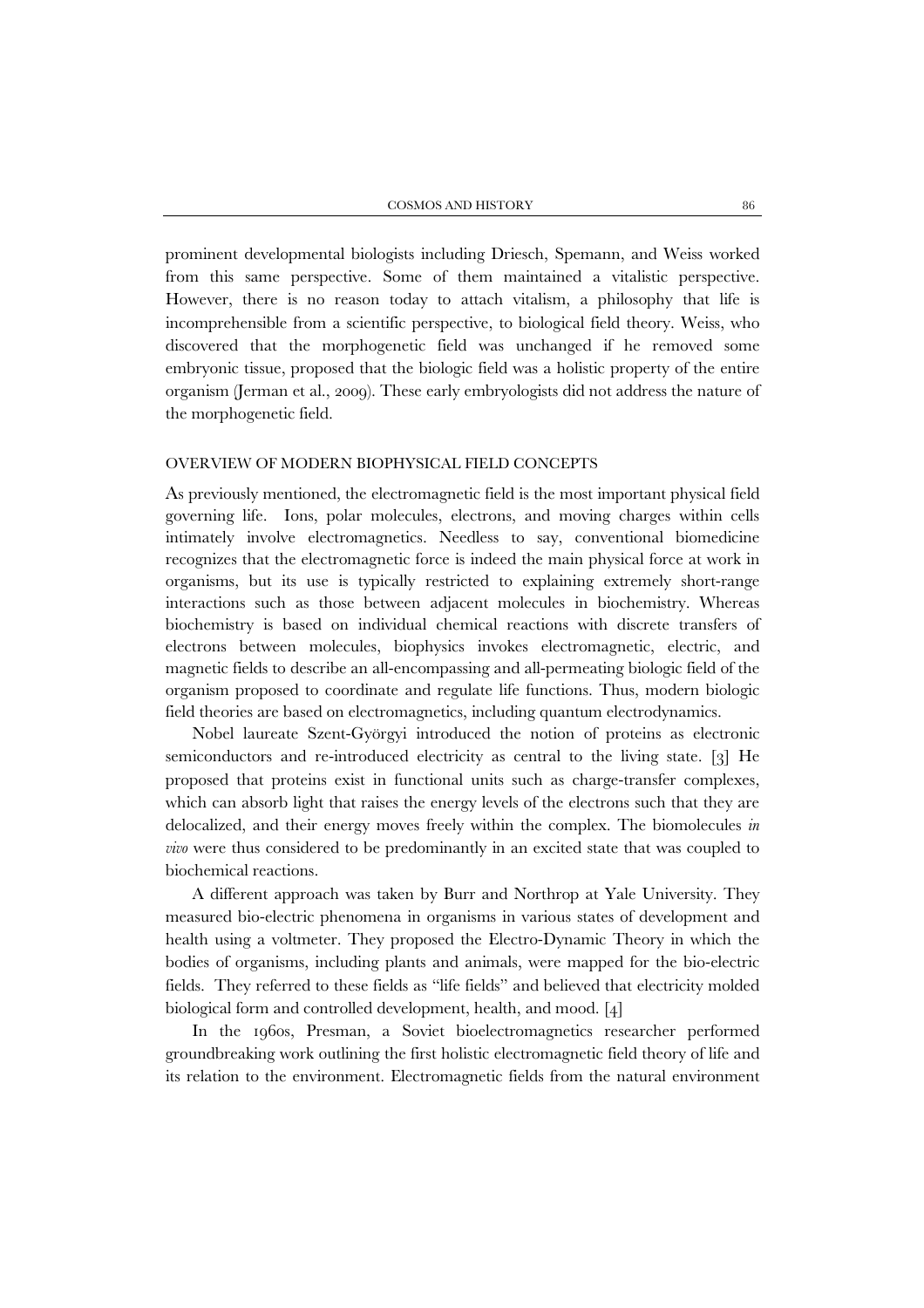played a central role in the evolution of life. Organisms behave as exquisitely sensitive antennae for these extremely weak natural electromagnetic fields (exogenous fields from the environment), such as, for example, the geomagnetic field. These natural fields interconnect life with its environment as well as connect organisms to one another. Moreover, electromagnetic fields produced by the organisms themselves (endogenous or biologic fields) can have long-range effects and play an important role in coordinating physiological functions. [5]

 A model related to Szent-Györgyi's approach that involves an extended excited state inside the organism is the concept of the bioplasma, developed independently by Sedlak [6] and Inyushin. [7] First of all, a plasma is a unique phase of matter—a collection of ions produced by heating ordinary matter (solid, liquid, or gas) or subjecting it to a strong electromagnetic field. It is the most common phase of matter in the universe and comprises the stars and galaxies. Plasmas are exquisitely sensitive to exogenous fields and can spontaneously self-organize into complex dynamic forms. The bioplasma is one in which the biomolecules *in vivo* are predominantly in a stable, collective, excited state. It is a cold plasma (not glowing) that forms an energetic and informational network throughout the organism involving a colloid of semi-conducting proteins as the main constituent in a redox (oxidation-reduction) chemical oscillator displaying complex dynamics. This is analogous to a low-power laser that uses chemical, electrical or magnetic energy to pump it into an excited metastable state. Coupling between the biochemical reactions of the living state takes place electromagnetically, with a wave-like internal coordination surrounded by an electromagnetic wave externally emitted. Biological effects of exogenous electromagnetic fields are ascribed to collective resonance properties of the whole bioplasma and not just to any of its parts. [8] [9]

 Based on a quantum physics approach along with nonequilibrium thermodynamics (the energetic properties of open systems exchanging energy and/or matter with the environment), Fröhlich proposed a biophysical theory of the living state based on coherent oscillations. [10] [11] Coherence is a physical state where all components oscillate collectively in phase and create long-range dynamic order. For example, the laser is a device with coherent dynamics that emits coherent light. Electrically polar structures of biomolecules that contain electric charges can generate electromagnetic fields when they vibrate, thereby producing an endogenous electromagnetic field of the organism with coherent modes. In relation to this, the majority of proteins are electrically polar structures typically immersed in water, a highly polar liquid. When metabolic energy exceeds a critical level, these polar structures engage in a steady state of nonlinear vibration, and energy is stored in a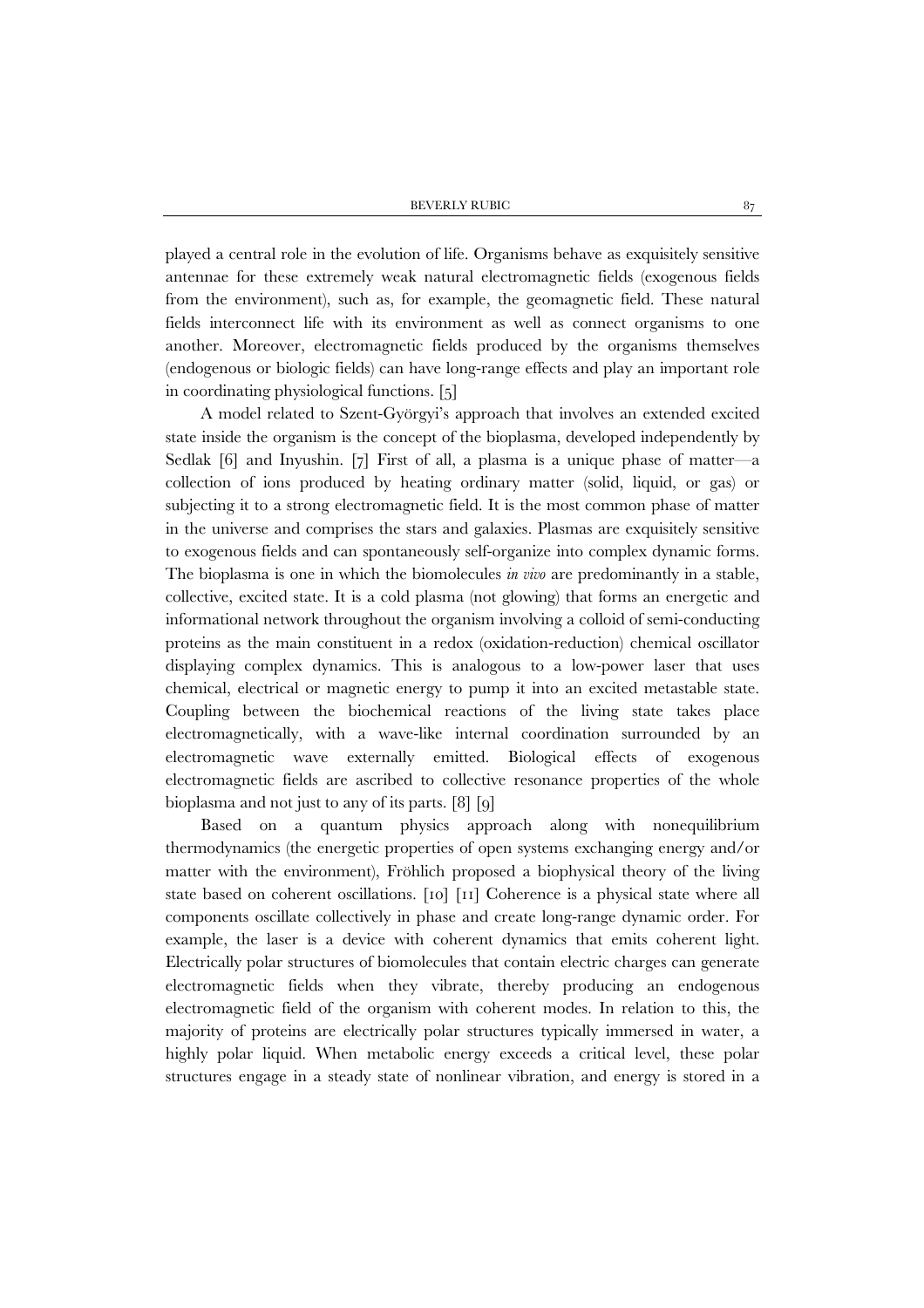highly ordered manner, as a coherent excitation. This order expresses itself as a longrange phase correlation, where the behavior of the particles in the living state is communal and inseparable. By this approach, the order in biological systems is not just spatial, but dynamic, and can include long-range coherence within the entire organism. By analogy, a stage full of ballerinas performing pirouettes repeatedly such that they always face the audience simultaneously, is an example of dynamic coherence. Fröhlich's approach predicts certain resonant frequencies of the biological field in the microwave region of the electromagnetic spectrum between 100 – 1000 GHz. [12]

Fröhlich's model inspired others who further developed the concept of an endogenous coherent electromagnetic field. Pokorny invoked a particular structure, the cytoskeleton that involves microtubules, tree-like structures throughout the cytoplasm. These are electrically polar structures that can be excited and are expected to generate an endogenous coherent electric field that could have a dominant effect directing the transport of molecules and electrons throughout the cell. [13] [14] Connective tissue with an extracellular matrix composed of collagen that interconnects cells throughout the body is another prospect. [15]

Another approach stemming from Fröhlich's basic model comes from quantum electrodynamics (QED) of condensed matter, which involves hypothetical nanostructures in liquid water called coherent domains. Since the human body and many other organisms are comprised of 70% water or greater, this approach is biologically relevant. E. Del Giudice and G. Preparata theorized that a certain fraction of liquid water contains coherent domains of  $\sim$ 100 nanometers in diameter, consisting of water molecules that are resonating with fields in the environment. [16] Water molecules within these domains vibrate in unison, because they are in a state of coherent excitation in which photons are trapped in resonant states. These coherent domains of structured water provide dynamic order over distance, as, for example, within cells, tissues, and the whole organism, and can also act as "antennae" for exogenous fields. In doing so, water coherent domains can easily be excited and capture surrounding electromagnetic fields to produce additional coherent excitations at those frequencies. The QED theory of water with its intrinsic, vibratory, coherent domains that are exquisitely sensitive to exogenous fields may underlie the dynamic organization of life itself. [17] Due to this dynamic substructure that is in constant interaction with the environment, water can register extremely subtle information about its environment through rapid changes in its internal processes. This model has also been invoked to explain the "memory" of water, the ability of water to store and convey specific information relevant to health, as, for example, in homeopathic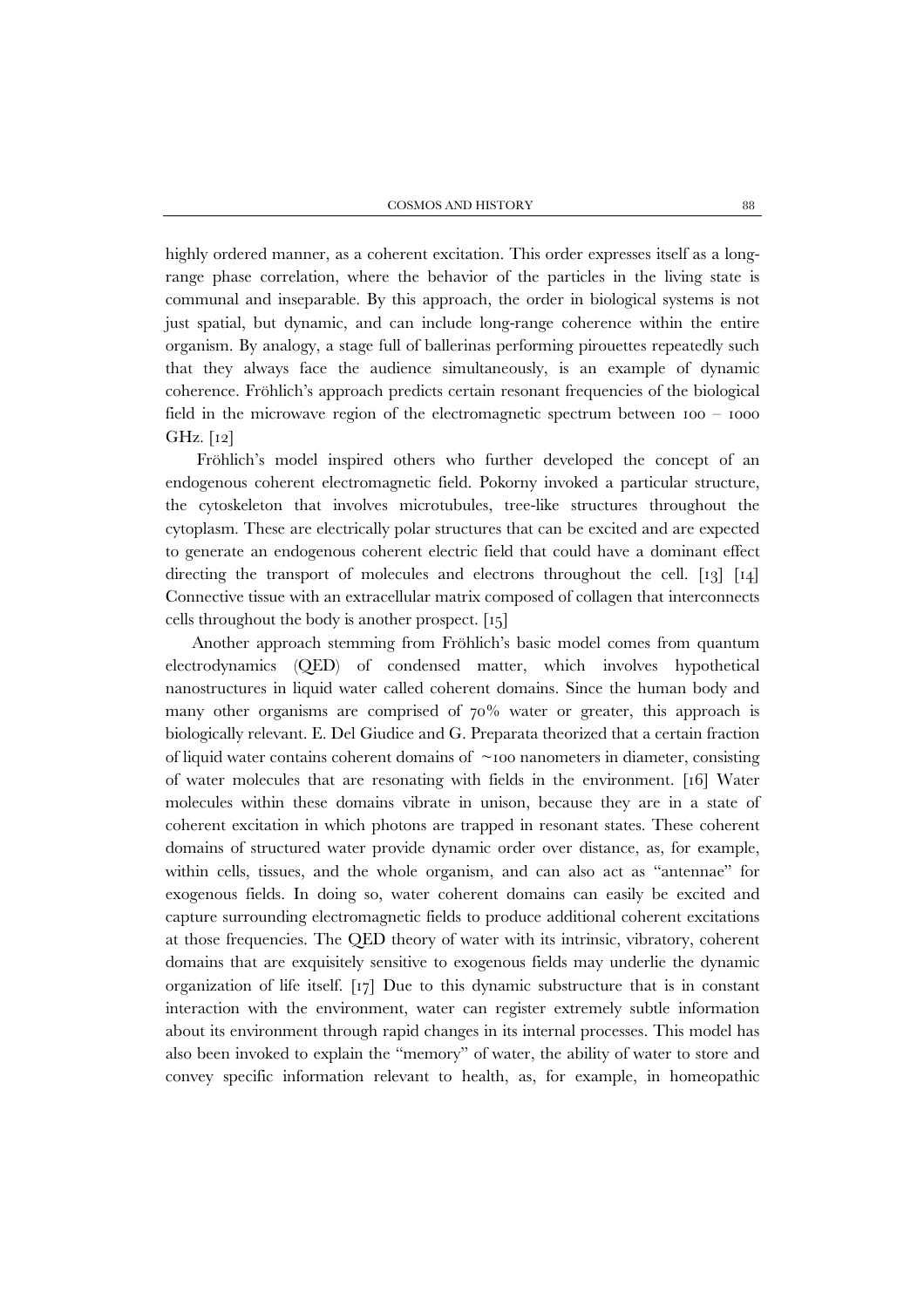remedies, hypothesized to exist through electromagnetic signals stored in water's coherent domains.

Further development of the QED model of water in relation to the living state stems from the fact that most of the biowater (water comprising living organisms) is either intracellular or interstitial water and is in extremely close proximity to charged membrane interfaces, so-called confined interfacial water, the water confined to nanospaces. Such water exhibits unusual physical properties that are quite different from bulk water. Interfacial water is energized by the membrane electrical potential as well as acted upon by ambient fields, including exogenous fields such as ambient light. Del Giudice and colleagues predict higher concentrations of coherent domains in confined interfacial water. [18] Furthermore, charged aqueous colloids, which are considered *in vitro* models of cytoplasm, at the interface of charged membranes and in the presence of ambient light, self-organize into remarkably complex structures ranging up to several millimeters. [19] That is, self-organization into coherent structures is observed at the mesoscopic level in certain colloids under nonequilibrium conditions, producing dynamic life-like behavior under the influence of externally applied electromagnetic fields. Additionally, others have proposed that the flow of protons along confined interfacial water, for example, in the extracellular matrix comprised of collagen fibers, may exhibit coherence and be the basis of bioenergetic regulation. [20] Confined water was found to have proton conduction rates many orders of magnitude higher than bulk water, among other unexpected physical properties. Thus, the mesoscopic level of the living state is characterized by emergent collective properties that are governed by electromagnetic fields.

Another modern approach that originated with Gurwitsch's discovery of mitogenetic radiation entails studies on the emission of visible and ultraviolet light from organisms. Due to internal electronic excitations that are considered as a coupling of Fröhlich coherent modes, living organisms emit ultraweak photon emission in the visible region, 400-700 nm, called biophotons. These can be measured using sensitive detectors, photomultiplier tubes that count single photons. Although the scientific mainstream typically associates this ultraweak photon emission with bioluminescence from reactive oxygen species, i.e., as a waste product of metabolism, a growing number of researchers maintain that at least some of this light emission is coherent, contains bio-information, and is indicative of dynamic coherence within organisms, which is inferred from statistical properties of the light emitted. [21] Although the intensity of biophotons is extremely low, of the level of 10–200 photons/s•cm2 of tissue, the information carried by this light, called electromagnetic bioinformation, can be significant for organisms. [22] For example, biophotons been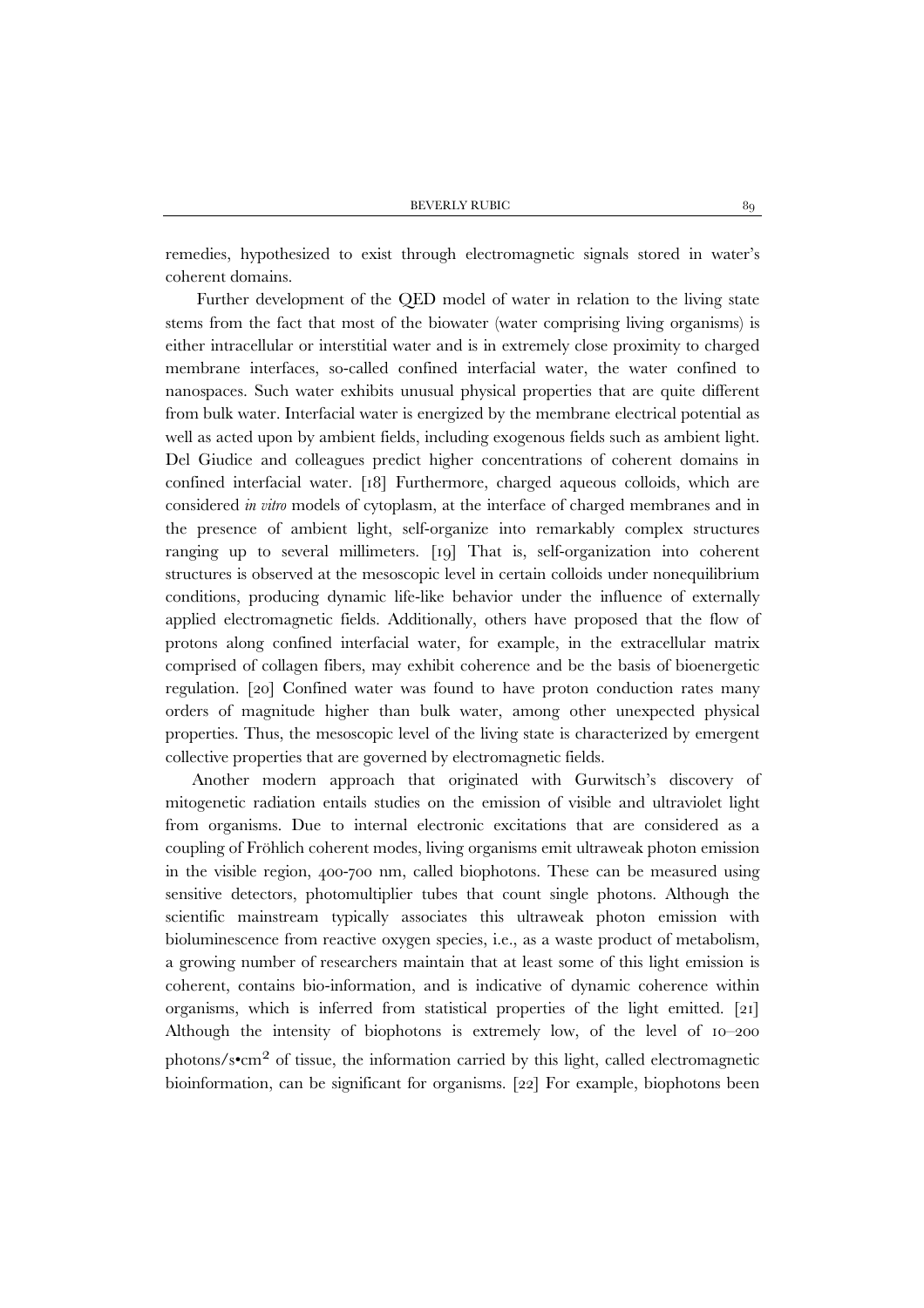shown to be involved in intracellular communication as well as in communication between organisms. [23] Furthermore, biophoton emission has been measured from humans. [24] There is preliminary evidence that biophoton emission measured from energy healers and their patients before, during, and after energy medicine sessions changes over time and may be implicated in energy healing. [25]

Other researchers have proposed various concepts of a biologic field. [26] Tiller proposed the existence of a new force with a subtle energy unique to life, one that could be addressed by science. [27] Zhang called the biologic field the "electromagnetic body" and considered it to be a complex, ultraweak field of chaotic standing waves, a dissipative structure maintained through ongoing consumption of energy. Zhang's biologic field is composed of electromagnetic fields that form the energetic anatomic structures including the chakras (energy centers of the body along the midline) and acupuncture meridians. [28] [29] Jerman proposed that the endogenous coherent electromagnetic field of organisms is the central entity of life rather than DNA. [30] Savva considered the biologic field to go beyond electromagnetism and to carry the information of intention and the psychic realm. [31] [32]

The term "biofield" was conceived in 1992 by an *ad hoc* committee of complementary and alternative practitioners and researchers convened by the new Office of Alternative Medicine at the US National Institutes of Health. It was recognized that many of the manual medicine modalities including chiropractic, classical osteopathy, and massage, as well as the energetic therapies such as Reiki, Therapeutic Touch, and external *qi* therapy, were all founded on the concept of a vital force, and each had its own terminology to describe it from a particular cultural context. The committee sought a universal term that would describe a central organizing biologic field grounded in science that would bring unity to this area. "Biofield" was coined for this purpose and defined as "a massless field (not necessarily electromagnetic) that surrounds and permeates living bodies and affects the body." [33]

This author has proposed the biofield as nature's original "wireless" communication system, in which the field is complex and dynamic, like a moving hologram, conveying information throughout the organism and the central regulator of homeodynamics, the steady state behavior that changes as the organism integrates new information. [34] [35] [36] The biofield may be involved in biological development and regeneration, by virtue of its high bandwidth, extensiveness throughout the organism, and rapid communication capabilities. [37]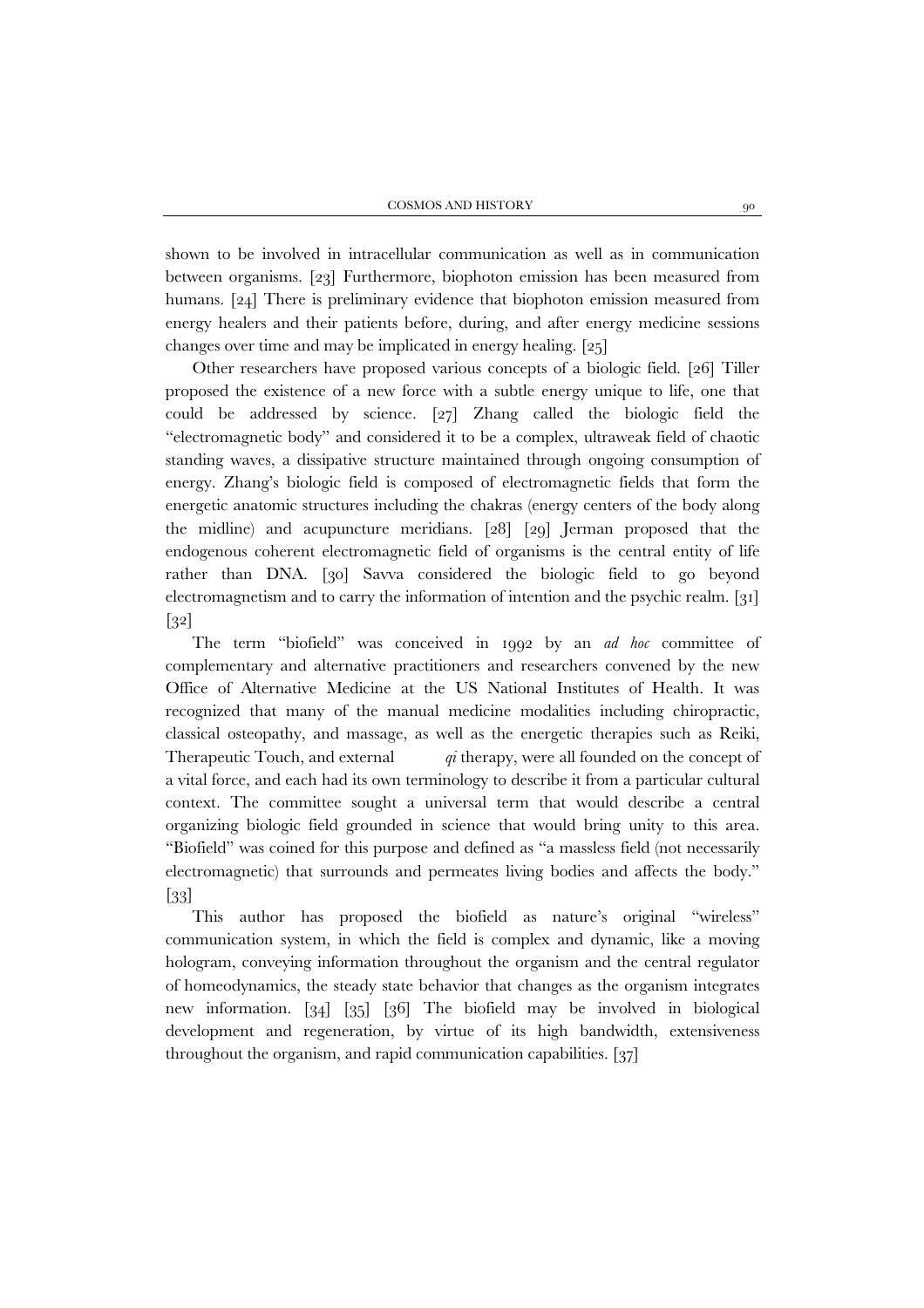BEVERLY RUBIC 91

Measuring energy emitted from the human body is insufficient to establish whether it is relevant to the biologic field. However, studying the human energy emissions associated with the various energy healing modalities such as Reiki, Johrei, external *qi* therapy, and determining whether these emissions affect other organisms beneficially, would provide evidence of energy-with-information and therapeutic efficacy. [38] Studies finding beneficial effects of energy healing on *in vitro* cellular systems have established that these therapies involve energy beneficial to organisms beyond mere placebo effects. [39] These studies, along with others documenting physiological effects, as well as clinical trials on animals and humans, taken together, provide evidence for the functionality of the biologic field and its importance in medicine. [40]

#### THE ROLE OF CONSCIOUSNESS

Over 400 years ago, science expelled consciousness from its quest, deeming it outside of the material realm and in the realm of religion. However, this split between mind and matter is distinctly a Western dilemma. The East maintained an integrated biophilosophy of mind inseparable from body. In Oriental medicine there is an ancient principle--that where the mind goes, *qi* flows, and the blood follows *qi*. So, at least in the East, the mind is the overarching commander of the vital force, which moves the energy, and then the flesh follows suit.

It is notable that in recent years science has begun to explore consciousness. Research on the mind-body interrelationship with practical applications in mind-body medicine is underway. There are laboratory experiments on distant mental interactions with living systems that demonstrate measureable changes. In addition, physicists are deliberating over the role of the observer in quantum mechanics and the interrelationship of consciousness and the physical world.

There are various ways to relate the biofield to consciousness, as follows. For one, the biofield as the endogenous biophysical field of the body may be envisioned as a "bridge" or "mediator" between mind and body, similar to the role of *qi* in the principle of Oriental medicine. Consciousness--through conscious intent, will, visualization, affirmation, prayer, etc. may, in fact, govern the biofield because it denotes a higher level of being. According to living systems theory, new properties appear at higher levels of organization, irreducible to lower levels, and may, in fact, override lower-level regulation by "top-down" causation. So, changes in the biofield may be the first in the sequence of responses to thought and intention, followed by subsequent shifts in the physiology and biochemistry. By such means the biofield and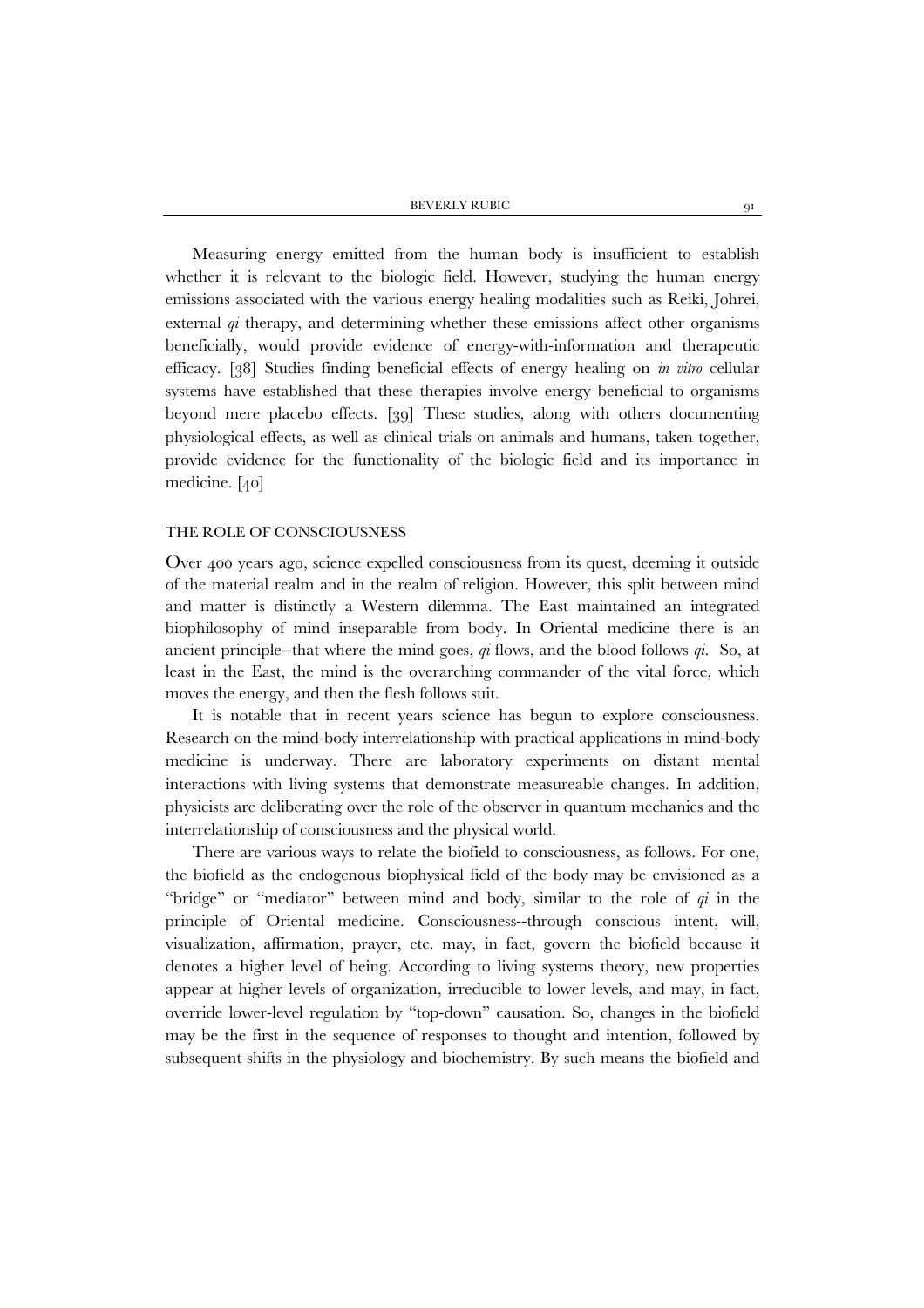the flows of energy-with-information associated with it may play a role in the *modus operandi* of mind-body therapies.

An extended concept of information is needed in biology. In conventional biology, it is well known that molecules such as DNA and hormones convey information. Biofield science offers the new concept of electromagnetic bioinformation, in that energy fields, however weak, carry information that affect life functions. Moreover, energy medicine interventions—including healer interventions, homeopathic remedies, and bioelectromagnetic therapies, act informationally and utilize energetic stimuli that are extremely weak, on the order of intensity as the biofield itself, rather like small "nudges" working in harmony with the organism's system dynamics, to produce rapid, integral beneficial effects. In addition, we must consider that there are informational flows among and between all the levels of organization in living systems with their innumerable connections from the viewpoint of living systems. One may extend the concept of information beyond that conveyed by matter and energy to the realm of consciousness itself. Thus, conscious intention, will, and thought may provide active information that may be causal, too, affecting health and healing. [41]

Another possibility, which is not exclusive, is that there may be other fields presently unknown to science that are subtle, which may, in fact, comprise consciousness or act as an agent of consciousness. The biofield may consist both of veritable electromagnetic fields as well as other, putative subtle energies, beyond known energies. In relation to this, consider the fact that contemporary electromagnetic theory was truncated from Maxwell's original formulation, when his 20 original equations with 20 unknowns were reduced to only four equations by Heaviside to simplify the theory into a form usable by electrical engineers. [42] In light of these fundamental modifications in Heaviside's reformulation, it stands to reason that the original Maxwellian theory of electromagnetics may encompass more complexity that has been overlooked—including the possibility of a subtle energy field involved in the biofield. Distant healing and other phenomena involving conscious intent may involve such a putative energy, a postulated subtle energy or energies, [43] [44] one that serves to explain a class of phenomena beyond the four fundamental forces, and which does not dissipate over distance by the inverse square law. Finally another distinct possibility is that distant healing may not involve any energy transfer whatsoever if the healer and patient are connected via quantum nonlocality.

At a higher level of organization, the therapeutic partnership in medicine and other relationships may involve interacting biofields. For example, the biofield of a sick patient may entrain to the biofield of the healthier practitioner. For social interactions that involve yet higher levels of organization, we might expect new emerging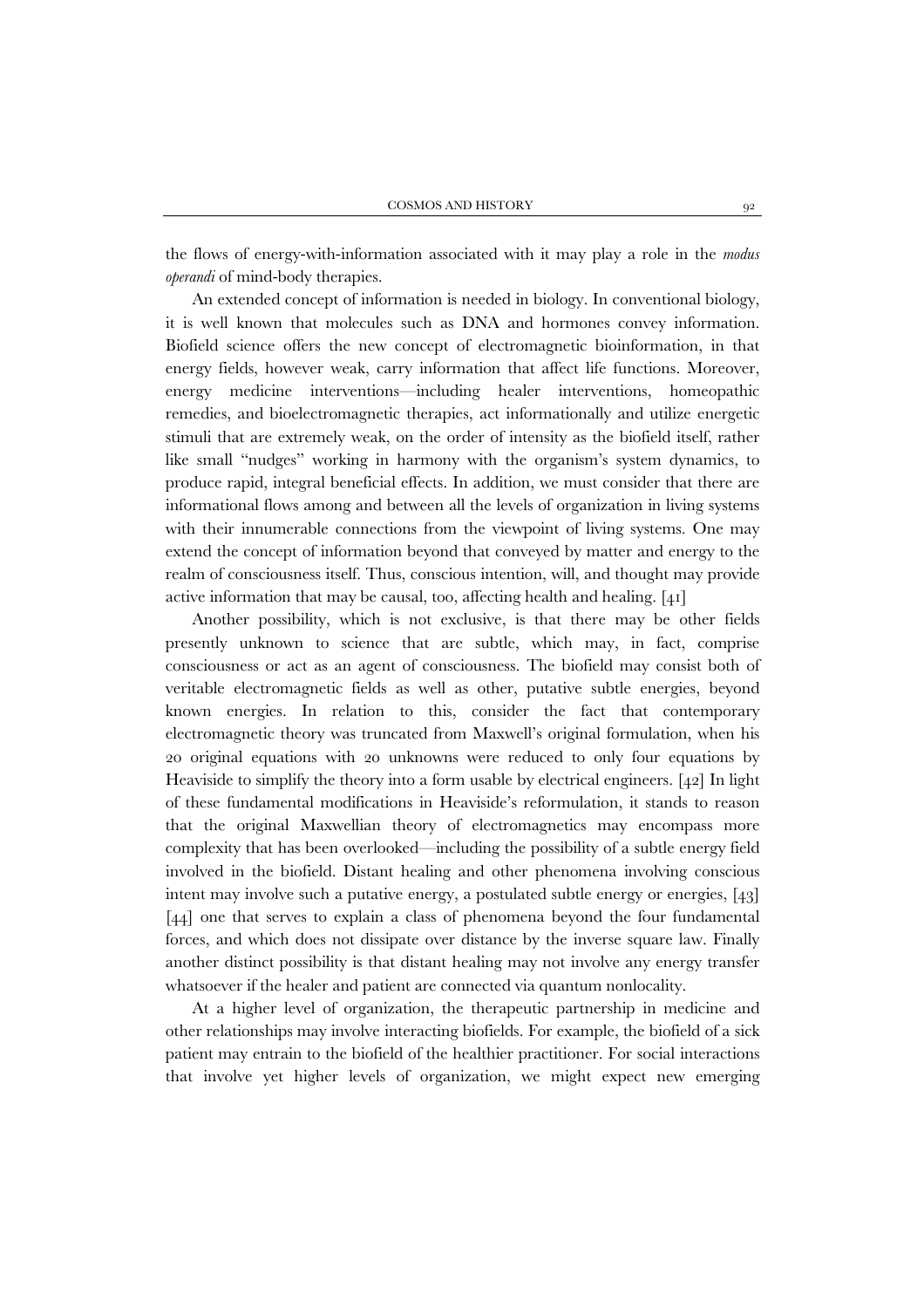interpersonal and group biofields. Thus, it is possible that no single concept of the biofield will encompass all the ramifications of organizing fields in living systems.

# **CONCLUSIONS**

The concept of the biofield emerged from a vitalist perspective but is now firmly grounded in science. It provides the rudiments of a scientific foundation for a holistic view of life and a *modus operandi* for integrative medicine. The variety of energy healing practices that have been widely practiced since antiquity, now called biofield therapies, may involve biocommunication and energy transfer via the biofield. Additionally, the biofield may serve as a bridge between mind and body and underlie the *modus operandi* of mind-body interactions.

Although "Occam's razor" has ruled science with its emphasis on simplicity and reductionism, life is inherently complex, and science should be mature enough to embrace its complexity. From a systems view, we expect new biological principles at higher levels of organization. The biofield is one such concept. Moreover, now that epigenetics has modified genetic reductionism, such that "top-down" regulation is meeting "bottom-up" approaches, the biofield, with its exquisite sensitivity to environmental factors, may also prove to be an important mediator in epigenetics. This could pave the way toward a truly novel biological paradigm that unifies the "particle" and the "field" views of life.

> [brubik@earthlink.net](mailto:brubik@earthlink.net) Institute for Frontier Science Oakland, California http://frontiersciences.org

## **REFERENCES**

- [1] Thompson, D'Arcy W. *On Growth and Form*. Cambridge: Cambridge University Press (1917): 160.
- [2] Bishof, Marco. "Vitalistic and mechanistic concepts in the history of bioelectromagnetics" In: Beloussov, L.V. and Popp, F.A. (eds). *Biophotonics—Non-*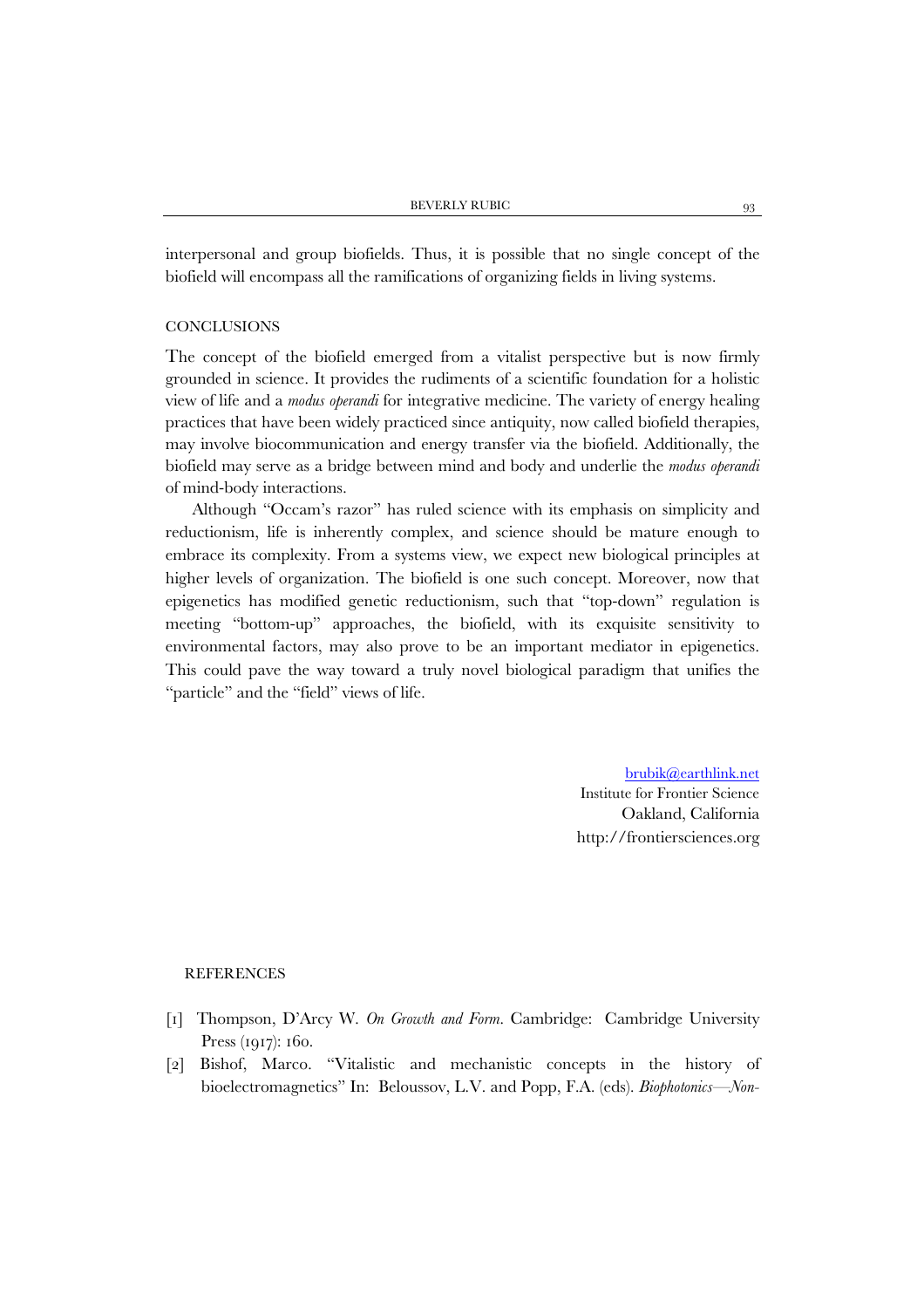*equilibrium and Coherent Systems in Biophysics, Biology, and Biotechnology*. Proceedings of the International Alexander Gurwitch Conference, Sept 28-Oct 2, 1994. Moscow: Bioinform Services 1995: 3-14.

- [3] Szent-Györgyi, Albert. Towards a new biochemistry. *Science* 93 (1941): 609.
- [4] Burr, H.S., Northrup, F.S.C. The electro-dynamic theory of life. *Quarterly Review of Biology* 10 (1935): 322-333.
- [5] Pressman, A.S. *Electromagnetic Fields and Life*. New York: Plenum Press, 1970.
- [6] Sedlak, W. A model of a system radiating the biological field and electrostasis (In Polish). *Kosmos* A2 (1967): 154-159.
- [7] Inyushin, V.M. Bioplasma: the fifth state of matter? In: White, J, Krippner, S. (eds) *Future Science*. Garden City, NY: Doubleday (1977): 115-120.
- [8] Zon, J.R. Physical plasma in biological solids: a possible mechanism for resonant interactions between low intensity microwaves and biological systems. *Physiological Chemistry and Physics* 11 (1979): 501-506.
- [9] Wnuk, M.J. and Bernard, C.D. The electromagnetic nature of life: the contribution of W. Sedlak to the understanding of the essence of life. *Frontier Perspectives* 10.1 (2001): 32-35.
- [10] Fröhlich, Herbert. Long-range coherence and energy storage in biological systems. *International Journal of Quantum Chemistry* 2 (1968): 641-649.
- [11] Fröhlich, Herbert. The extraordinary dielectric properties of biological materials and the action of enzymes. *Proceedings of the US National Academy of Sciences* 72 (1975): 4211-4215.
- [12] Fröhlich, H., Kremer, F. (eds.) *Coherent Excitations in Biological Systems*. New York: Springer, 1983.
- [13] Pokorny, J., Jelinek, F,. Trkal, V., Lamprecht, I., Holzel, R. Vibrations in microtubules. *Journal of Biological Physics* 23 (1997): 171-179
- [14] Pokorny, J. Conditions for coherent vibrations in cytoskeleton. *Bioelectrochemistry and Bioenergetics.* 48.2 (1999): 267-271.
- [15] Oschman, J.L. *Energy Medicine*. New York: Churchill Livingstone, 2000.
- [16] Del Giudice E., Preparata, G. A new QED picture of water: understanding a few fascinating phenomena. In: Sassoroli, E., Srivastava, Y., Swain, J., Widom, A. (eds.) *Macroscopic Quantum Coherence*. Hackensack, NY: World Scientific Publishing Co, 1998.
- [17] Del Giudice, E., Elia V., Tedeschi, A. Role of water in the living organisms. *Neural Network World* 19.4 (2009): 355-360.
- [18] Del Giudice, E., Spinetti, P.R., Tedeschi, A. Water dynamics at the root of metamorphosis in living organisms. *Water* 2 (2010): 566-586.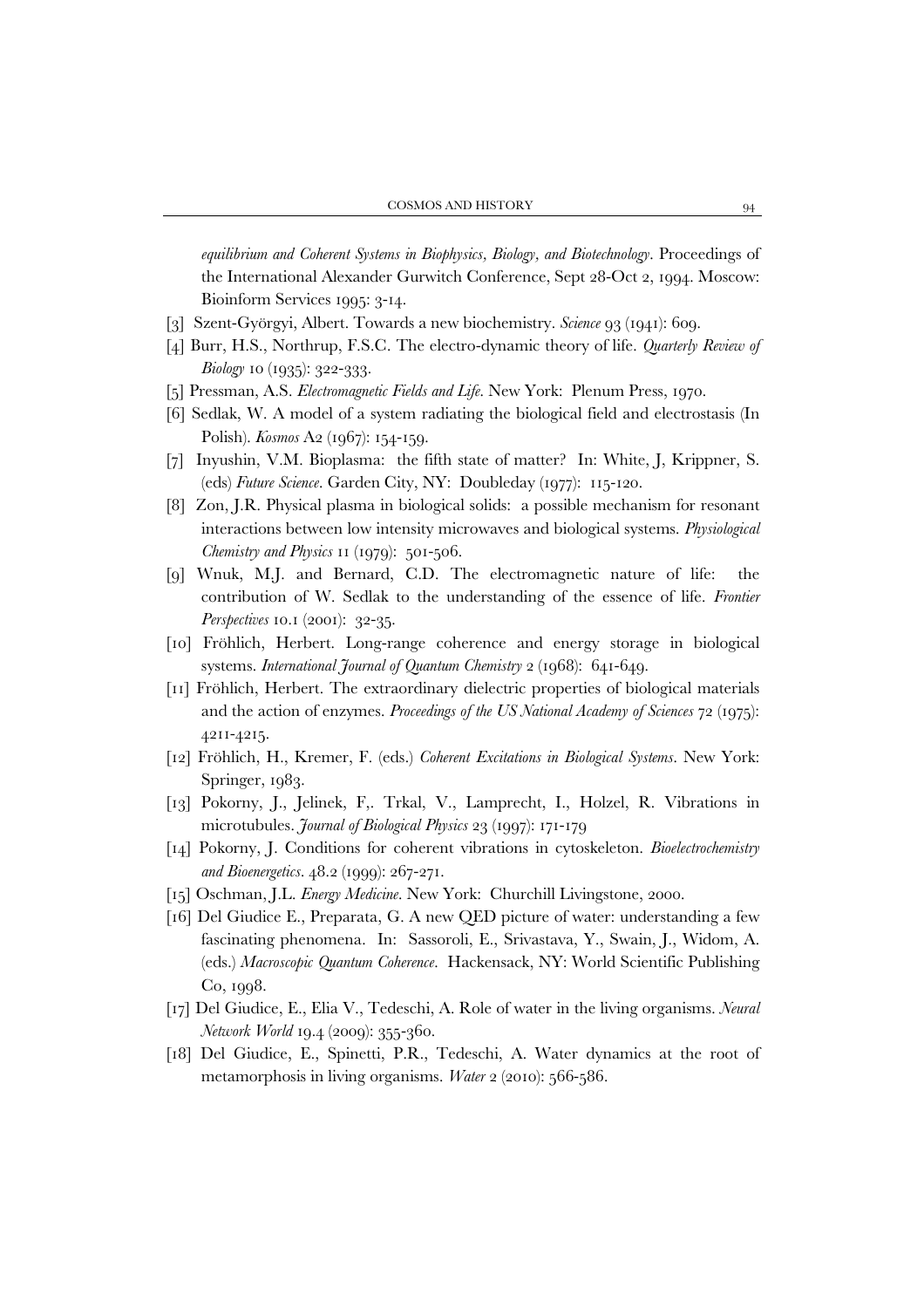- [19] Jabs, H.S. and Rubik, B. Self-organization at aqueous colloid-membrane interfaces and an optical method to measure the kinetics of exclusion zone formation. *Entropy* 16 (2014): 5954-5975.
- [20] Ho, Mae-Wan. Illuminating water and life. *Entropy* 16 (2014): 4874-4891.
- [21] Popp, F.A., and Nagl, W. Concerning the question of coherence in biological systems. *Cell Biophysical Journal* 13 (1988): 218-220.
- [22] Popp, F.A., Warnke, U., Konig, H.L., Peschka, W. (eds.) *Electromagnetic Bioinformation.* Munich: Urban and Schwarzenberg, 1989.
- [23] Popp, F.A., Beloussov, L.V. (eds.) *Integrative Biophysics: Biophotonics.* Dordrecht, Netherlands: Kluwer Academic Publishers, 2003.
- [24] Van Wijk, R., Kobayashi, M., Van Wijk, E. Anatomic characterization of human ultra-weak photon emission with a moveable photomultiplier and CCD imaging. *Journal of Photochemistry and Photobiology* B 83.1 (2006): 69-76.
- [25] Jabs H.S., and Rubik, B. Unpublished data (2012).
- [26] Kefatos, M.C, Chevalier, G., Chopra, D., Hubacher, J., Kak, S., Theise, N.D. Biofield science: current physics perspectives. In Press: *Global Advances in Health*  and *Medicine* (2015).
- [27] Tiller, W. What are subtle energies? *Journal of Scientific Exploration* 7 (1993): 293-304.
- [28] Zhang, C.L. Acupuncture system and electromagnetic standing wave inside body (in Chinese). *Journal of Nature* 17 (1995): 275-281.
- [29] Zhang, C.L. Standing wave, meridians, and collaterals, coherent electromagnetic field and holistic thinking in Chinese Traditional Medicine (in Chinese). *Journal of Yunnan College of Traditional Medicine* 19 (1996): 27-30.
- [30] Jerman, I., Krasovec, R., Leskovar, R.T. Deep significance of the field concept in contemporary biomedical sciences. *Electromagnetic Biology and Medicine* 28 (2009): 61-70.
- [31] Savva, S. A systems approach in biology and biophysics. *Monterey Institute for the Study of Alternative Healing Arts Newsletter* 18-19 (1997): 209.
- [32] Savva, S. Toward a cybernetic model of the organism. *Advances in Mind-Body Medicine* 14 (1998): 292-301.
- [33] Rubik, B., Pavek, R., Greene, E., Laurence, D., Ward, R. Manual healing methods. In: Rubik, B., et al. (11-member editorial review board*), NIH Report: Alternative Medicine: Expanding Medical Horizons.* US Government Printing Office, Washington, DC. 1995: 113-157.
- [34] Rubik, B. Can Western science provide a foundation for acupuncture? *American Association for Medical Acupuncture Review* 5.1 (1993): 15-27.